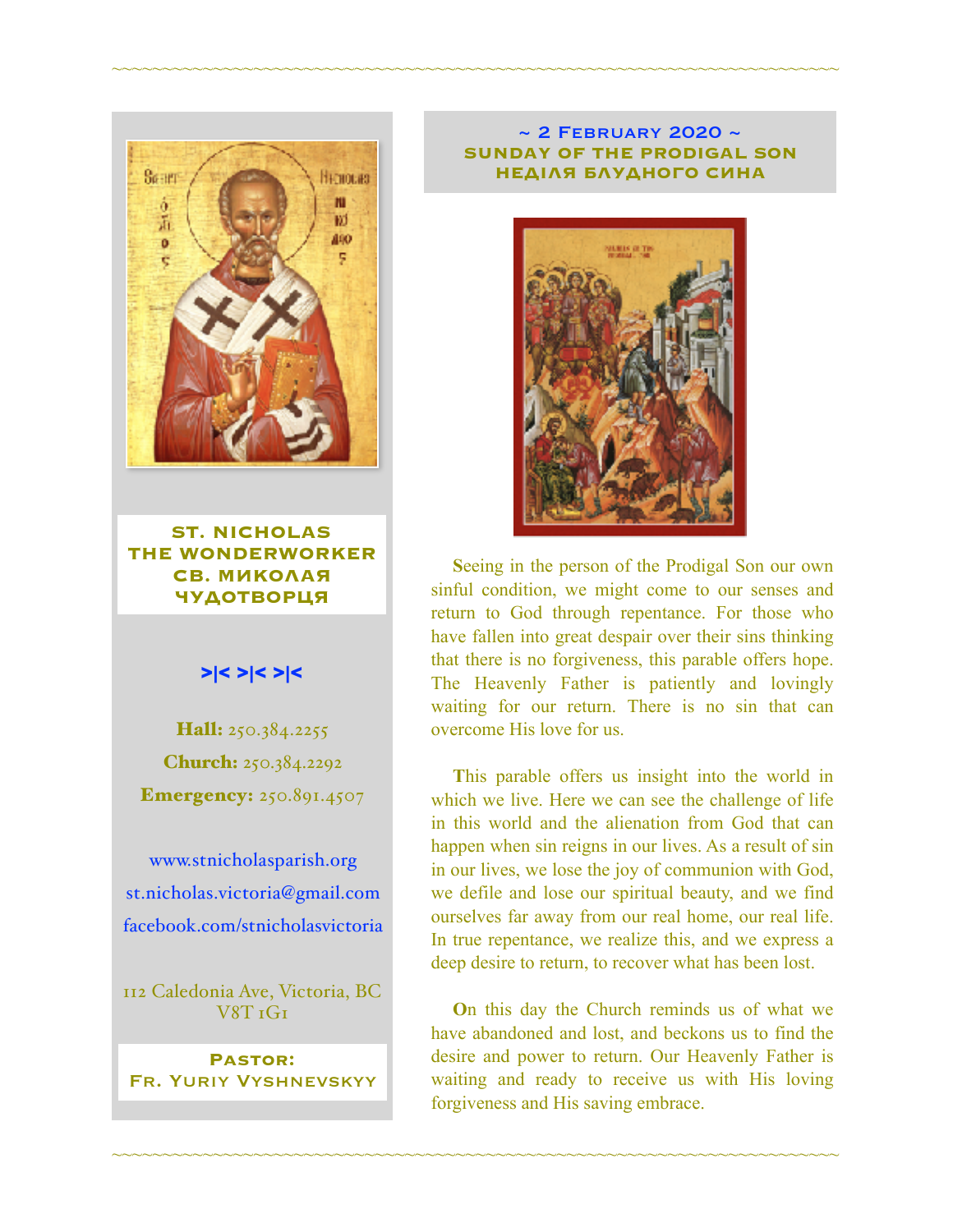| <b>SUNDAY HYMNS</b>                                                                                                                                                                                                                                                                                                    |                                                      |          |  |  |
|------------------------------------------------------------------------------------------------------------------------------------------------------------------------------------------------------------------------------------------------------------------------------------------------------------------------|------------------------------------------------------|----------|--|--|
| <b>OPENING HYMN</b>                                                                                                                                                                                                                                                                                                    | Hear Now, Faithful pg. 1002 (Anthology)              |          |  |  |
| <b>COMMUNION HYMN</b>                                                                                                                                                                                                                                                                                                  | Вірую, Господи / I Do Believe pg. 246-247            |          |  |  |
| <b>CLOSING HYMN</b>                                                                                                                                                                                                                                                                                                    | На Вавилонських Ріках рд. 138                        |          |  |  |
| <b>SUNDAY &amp; DAILY SCHEDULE</b>                                                                                                                                                                                                                                                                                     |                                                      |          |  |  |
| SUNDAY, Feb. 9                                                                                                                                                                                                                                                                                                         | Liturgy - for the Parishioners of St Nicholas Parish | 10:00 AM |  |  |
| MONDAY, Feb. 10                                                                                                                                                                                                                                                                                                        | <b>NO SERVICES</b>                                   |          |  |  |
| TUESDAY, Feb. 11                                                                                                                                                                                                                                                                                                       | Divine Liturgy for +Glikeria Iwanuck                 | 9:00 AM  |  |  |
| <b>WEDNESDAY, Feb. 12</b>                                                                                                                                                                                                                                                                                              | Divine Liturgy of St. John Chrysostom                | 9:00 AM  |  |  |
| THURSDAY, Feb. 13                                                                                                                                                                                                                                                                                                      | Divine Liturgy of St. John Chrysostom<br>9:00 AM     |          |  |  |
| FRIDAY, Feb. 14                                                                                                                                                                                                                                                                                                        | 9:00 AM<br>Divine Liturgy of St. John Chrysostom     |          |  |  |
| SATURDAY, Feb. 15                                                                                                                                                                                                                                                                                                      | <b>NO SERVICES</b>                                   |          |  |  |
| SUNDAY, Feb. 16                                                                                                                                                                                                                                                                                                        | Liturgy - for the Parishioners of St Nicholas Parish | 10:00 AM |  |  |
| $M\Omega T\overline{F}$ , is a consistent of $M$ and $\Gamma$ and $\Gamma$ are set of $M$ and $\Gamma$ and $\Gamma$ and $\Gamma$ and $\Gamma$ and $\Gamma$ and $\Gamma$ and $\Gamma$ and $\Gamma$ and $\Gamma$ and $\Gamma$ and $\Gamma$ and $\Gamma$ and $\Gamma$ and $\Gamma$ and $\Gamma$ and $\Gamma$ and $\Gamma$ |                                                      |          |  |  |

~~~~~~~~~~~~~~~~~~~~~~~~~~~~~~~~~~~~~~~~~~~~~~~~~~~~~~~~~~~~~~~~~~~~~~~~

*NOTE: to request a Liturgy for a special intention, please see Fr. Yuriy to arrange for it!* SUNDAY EPISTLE READERS

| SUNDAY EPISTLE READERS |                  |                        |                       |  |
|------------------------|------------------|------------------------|-----------------------|--|
| <b>DATE</b>            | <b>READING</b>   | <b>UKRAINIAN</b>       | <b>ENGLISH</b>        |  |
| SUNDAY, Feb. 9         | 1 Cor. 6:12-20   | <b>Dmytro Maksymiv</b> | William Vanderven     |  |
| SUNDAY, Feb. 16        | 1 Cor. $8:8-9:2$ | Kateryna Yaremyn       | Marian Chalifoux      |  |
| SUNDAY, Feb. 23        | Rm. 13:11-14:4   | Liliia Palyvoda        | <b>Robert Herchak</b> |  |
| <b>SUNDAY, Mar. 1</b>  | Heb. 11:24-32    | Liliya Korchynska      | <b>Bryan Melnyk</b>   |  |

*Thank you, Epistle readers, for your service in proclaiming God's Word!*

# PASTORAL MINISTRY & HOLY MYSTERIES

| given to the parish priest, and he should be contacted before any other arrangements are made |  |  |
|-----------------------------------------------------------------------------------------------|--|--|
|                                                                                               |  |  |
|                                                                                               |  |  |
|                                                                                               |  |  |
|                                                                                               |  |  |

*Eparchy of New Westminster~Bishop David Motiuk ~Apostolic Administrator~ [www.nweparchy.ca](http://www.nweparchy.ca)*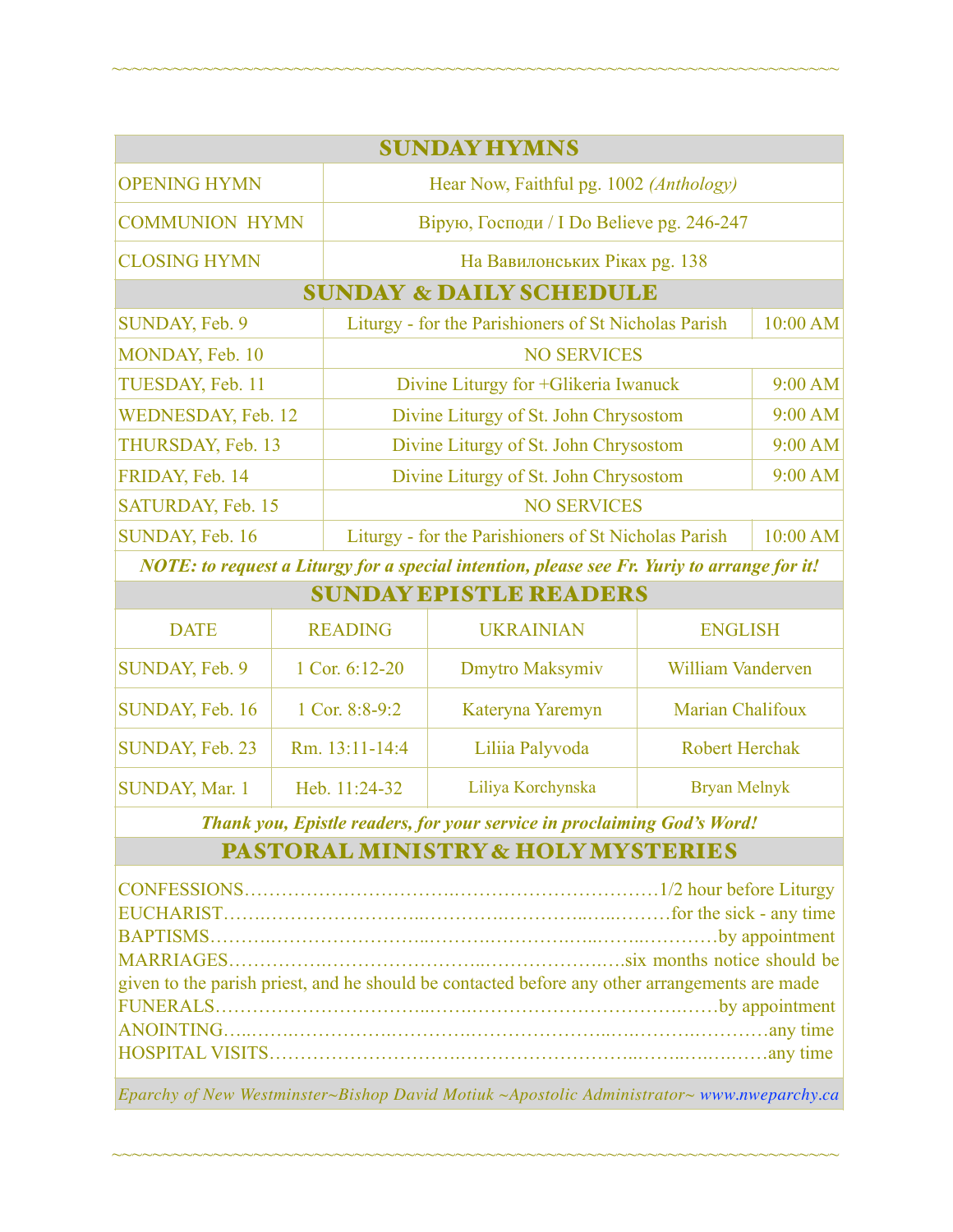## DIVINE LITURGY PROPERS

~~~~~~~~~~~~~~~~~~~~~~~~~~~~~~~~~~~~~~~~~~~~~~~~~~~~~~~~~~~~~~~~~~~~~~~~

### *The Divine Liturgy of our Father among the Saints John Chrysostom An Anthology for Worship: Liturgy - pg. 270-318; propers - pg. 333, 605*

**Troparion, Tone 2:** When You went down to death, O Life Immortal,\* You struck Hades dead with the blazing light of Your divinity.\* When You raised the dead from the nether world,\* all the powers of heaven cried out:\* "O Giver of Life, Christ our God, glory be to You!"

**Glory: Now: Kontakion, Tone 3:** Kontakion, Tone 3: Foolishly have I fled from Your glory, O Father,\* wasting the wealth You gave me on vices.\* Therefore, I offer You the words of the Prodigal:\* Loving Father, I have sinned before You.\* Take me, for I repent, and make me as one of Your hired hands.

**Prokimenon, Tone 2:** The Lord is my strength and my song of praise,\* and He has become my salvation. *Verse:* The Lord has indeed chastised me, but He has not delivered me to death.

**Epistle - 1 Corinthians 6:12-20: A Reading from the first Letter of Saint Apostle Paul to Corinthians:** Brothers and sisters, 'All things are lawful for me', but not all things are beneficial. 'All things are lawful for me', but I will not be dominated by anything. 'Food is meant for the stomach and the stomach for food', and God will destroy both one and the other. The body is meant not for fornication but for the Lord, and the Lord for the body. And God raised the Lord and will also raise us by his power. Do you not know that your bodies are members of Christ? Should I therefore take the members of Christ and make them members of a prostitute? Never! Do you not know that whoever is united to a prostitute becomes one body with her? For it is said, 'The two shall be one flesh.' But anyone united to the Lord becomes one spirit with him. Shun fornication! Every sin that a person commits is outside the body; but the fornicator sins against the body itself. Or do you not know that your body is a temple of the Holy Spirit within you, which you have from God, and that you are not your own? For you were bought with a price; therefore glorify God in your body.

**Alleluia, Tone 2:** *Verse:* The Lord will hear you in the day of tribulation; the name of the God of Jacob will shield you.

**Gospel - Luke 15:11-32 -** *The Lord spoke this parable:* 'There was a man who had two sons. The younger of them said to his father, "Father, give me the share of the property that will belong to me." So he divided his property between them. A few days later the younger son gathered all he had and travelled to a distant country, and there he squandered his property in dissolute living. When he had spent everything, a severe famine took place throughout that country, and he began to be in need. So he went and hired himself out to one of the citizens of that country, who sent him to his fields to feed the pigs. He would gladly have filled himself with the pods that the pigs were eating; and no one gave him anything. But when he came to himself he said, "How many of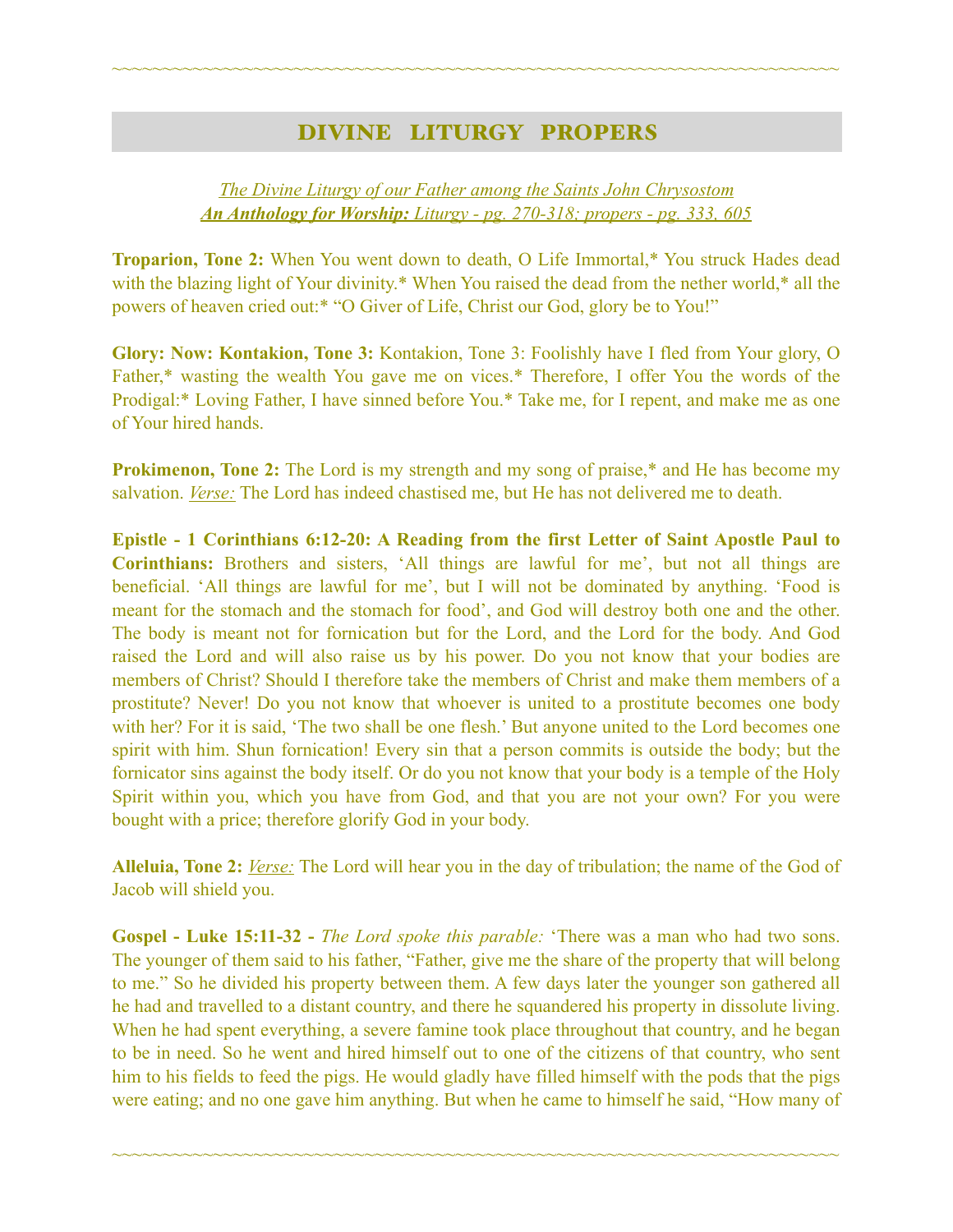my father's hired hands have bread enough and to spare, but here I am dying of hunger! I will get up and go to my father, and I will say to him, 'Father, I have sinned against heaven and before you; I am no longer worthy to be called your son; treat me like one of your hired hands.' " So he set off and went to his father. But while he was still far off, his father saw him and was filled with compassion; he ran and put his arms around him and kissed him. Then the son said to him, "Father, I have sinned against heaven and before you; I am no longer worthy to be called your son." But the father said to his slaves, "Quickly, bring out a robe - the best one - and put it on him; put a ring on his finger and sandals on his feet. And get the fatted calf and kill it, and let us eat and celebrate; for this son of mine was dead and is alive again; he was lost and is found!" And they began to celebrate. 'Now his elder son was in the field; and when he came and approached the house, he heard music and dancing. He called one of the slaves and asked what was going on. He replied, "Your brother has come, and your father has killed the fatted calf, because he has got him back safe and sound." Then he became angry and refused to go in. His father came out and began to plead with him. But he answered his father, "Listen! For all these years I have been working like a slave for you, and I have never disobeyed your command; yet you have never given me even a young goat so that I might celebrate with my friends. But when this son of yours came back, who has devoured your property with prostitutes, you killed the fatted calf for him!" Then the father said to him, "Son, you are always with me, and all that is mine is yours. But we had to celebrate and rejoice, because this brother of yours was dead and has come to life; he was lost and has been found."

~~~~~~~~~~~~~~~~~~~~~~~~~~~~~~~~~~~~~~~~~~~~~~~~~~~~~~~~~~~~~~~~~~~~~~~~

**Communion Verse:** Praise the Lord from the heavens;\* praise Him in the highest. Alleluia, alleluia,\* alleluia!

**Prayer After Holy Communion:** Having been made worthy to partake in a mystical way of Your immaculate Body and precious Blood, O Christ our God, I acclaim and bless, worship and glorify You, and proclaim the greatness of Your saving acts, now and for ever and ever. Amen. *(more Prayers After Holy Communion on pg. 324-326 in the Anthology book).* 

### **>|< >|< >|<**

**Тропар, глас 2:** Коли зійшов Ти до смерти, Життя безсмертне,\* тоді ад умертвив ти блистінням Божества.\* Коли ж і умерлих із глибин підземних воскресив Ти,\* всі сили небесні взивали:\* Життедавче, Христе Боже наш, слава Тобі.

**Слава: І нині: Кондак, глас 3:** Від батьківської слави твоєї я віддалився безумно,\* у злому я розтратив багатство, яке передав ти мені.\* Тому тобі блудного голос приношу:\* Согрішив я перед тобою, Отче щедрий,\* прийми мене – каюся,\* і вчини мене, як одного з наємників твоїх.

**Прокімен, глас 2:** Господь – моя сила і моя пісня, \* і Він став моїм спасінням. *Стих:* Тяжко покарав мене Господь, та не передав мене смерті.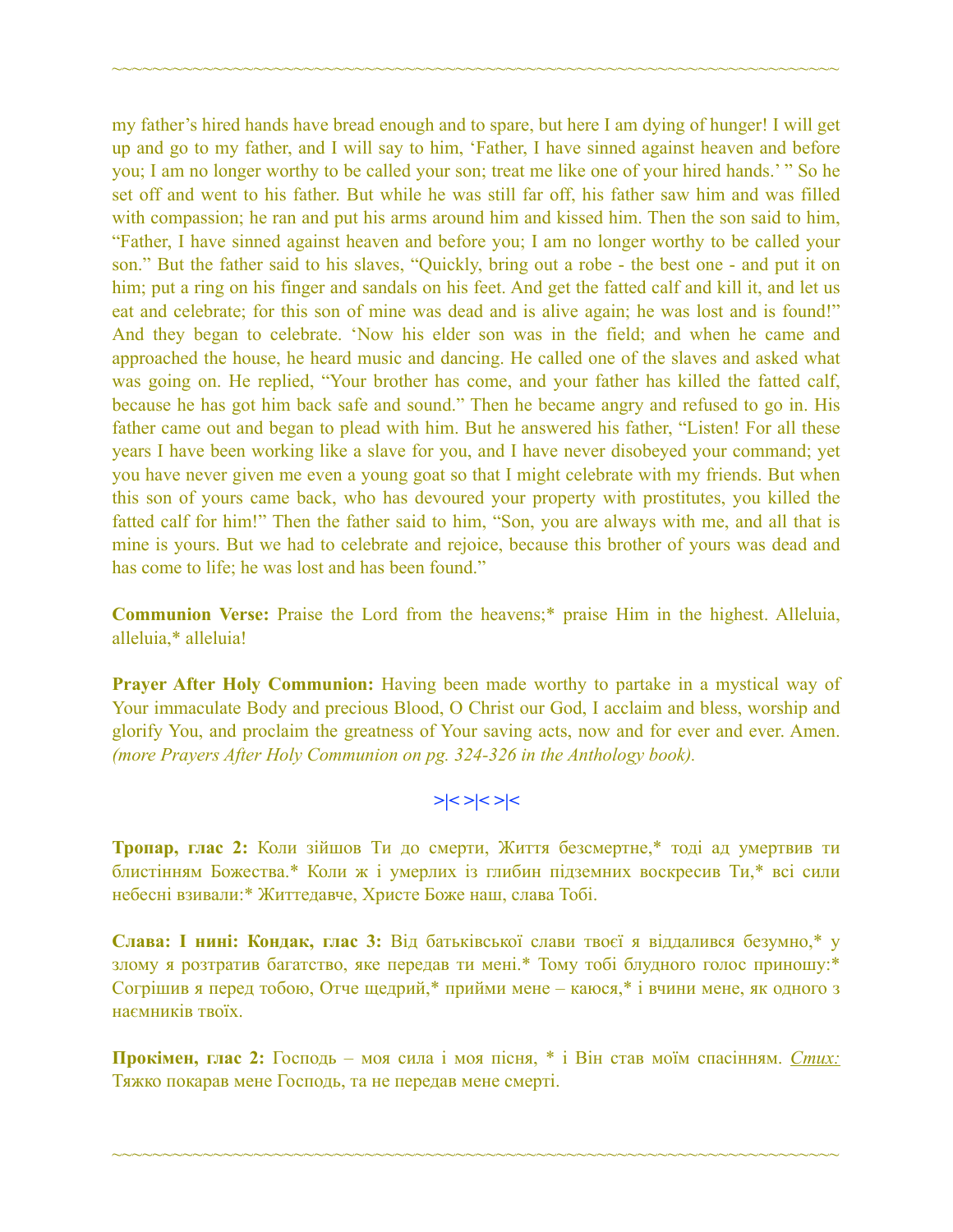**Апостол - 1 Коринтян 6:12-20: До Коринтян перше послання Святого Апостола Павла читання:** Браття і сестри, «Все мені можна», та не все корисне. «Все мені можна», та я не дам нічому заволодіти надо мною. «Їжа для живота, і живіт для їжі!» Бог же одне і друге знищить. Тіло ж не для розпусти, але для Господа, і Господь для тіла. Бог же і Господа був воскресив – та й нас воскресить своєю силою. Хіба не знаєте, що тіла ваші – члени Христові? Узявши, отже, члени Христові, – зроблю їх членами блудниці? Хай так не буде! Чи не знаєте, що той, хто пристає до блудниці, є з нею одним тілом? Бо «будуть, – каже, – двоє одним тілом.» Хто ж пристає до Господа, є одним духом. Утікайте від розпусти! Усякий гріх, що його чинить людина, єе поза її тілом; а хто чинить розпусту, грішить супроти власного тіла. Хіба ж не знаєте, що ваше тіло – храм Святого Духа, який живе у вас? Його ви маєте від Бога, тож уже не належите до себе самих. Ви бо куплені високою ціною! Тож прославляйте Бога у вашому тілі!

~~~~~~~~~~~~~~~~~~~~~~~~~~~~~~~~~~~~~~~~~~~~~~~~~~~~~~~~~~~~~~~~~~~~~~~~

**Алилуя, глас 2:** *Стих:* Вислухає тебе Господь у день печалі, захистить тебе ім'я Бога Якова.

**Євангеліє - Лука 15:11-32 -** *Ісус оповів притчу оцю:* У чоловіка одного було два сини. І молодший із них сказав батькові: Дай мені, батьку, належну частину маєтку! І той поділив поміж ними маєток. А по небагатьох днях зібрав син молодший усе, та й подавсь до далекого краю, і розтратив маєток свій там, живучи марнотратно. А як він усе прожив, настав голод великий у тім краї, і він став бідувати. І пішов він тоді і пристав до одного з мешканців тієї землі, а той вислав його на поля свої пасти свиней. І бажав він наповнити шлунка свого хоч стручками, що їли їх свині, та ніхто не давав їх йому. Тоді він спам'ятався й сказав: Скільки в батька мого наймитів мають хліба аж надмір, а я отут з голоду гину! Устану, і піду я до батька свого, та й скажу йому: Прогрішився я, отче, против неба та супроти тебе... Недостойний я вже зватись сином твоїм; прийми ж мене, як одного з своїх наймитів... І, вставши, пішов він до батька свого. А коли він далеко ще був, його батько вгледів його, і переповнився жалем: і побіг він, і кинувсь на шию йому, і зачав цілувати його! І озвався до нього той син: Прогрішився я, отче, против неба та супроти тебе, і недостойний вже зватися сином твоїм... А батько рабам своїм каже: Принесіть негайно одежу найкращу, і його зодягніть, і персня подайте на руку йому, а сандалі на ноги. Приведіть теля відгодоване та заколіть, будемо їсти й радіти, бо цей син мій був мертвий і ожив, був пропав і знайшовся! І почали веселитись вони. А син старший його був на полі. І коли він ішов й наближався до дому, почув музики та танці. І покликав одного зо слуг, та й спитав: Що це таке? А той каже йому: То вернувся твій брат, і твій батько звелів заколоти теля відгодоване, бож здоровим його він прийняв. І розгнівався той, і ввійти не хотів. Тоді вийшов батько його й став просити його. А той відповів і до батька сказав: Ото, стільки років служу я тобі, і ніколи наказу твого не порушив, ти ж ніколи мені й козеняти не дав, щоб із приятелями своїми потішився я... Коли ж син твій вернувся оцей, що проїв твій маєток із блудницями, ти для нього звелів заколоти теля відгодоване... І сказав він йому: Ти завжди зо мною, дитино, і все моє то твоє! Веселитись та тішитись треба було, бо цей брат твій був мертвий і ожив, був пропав і знайшовся!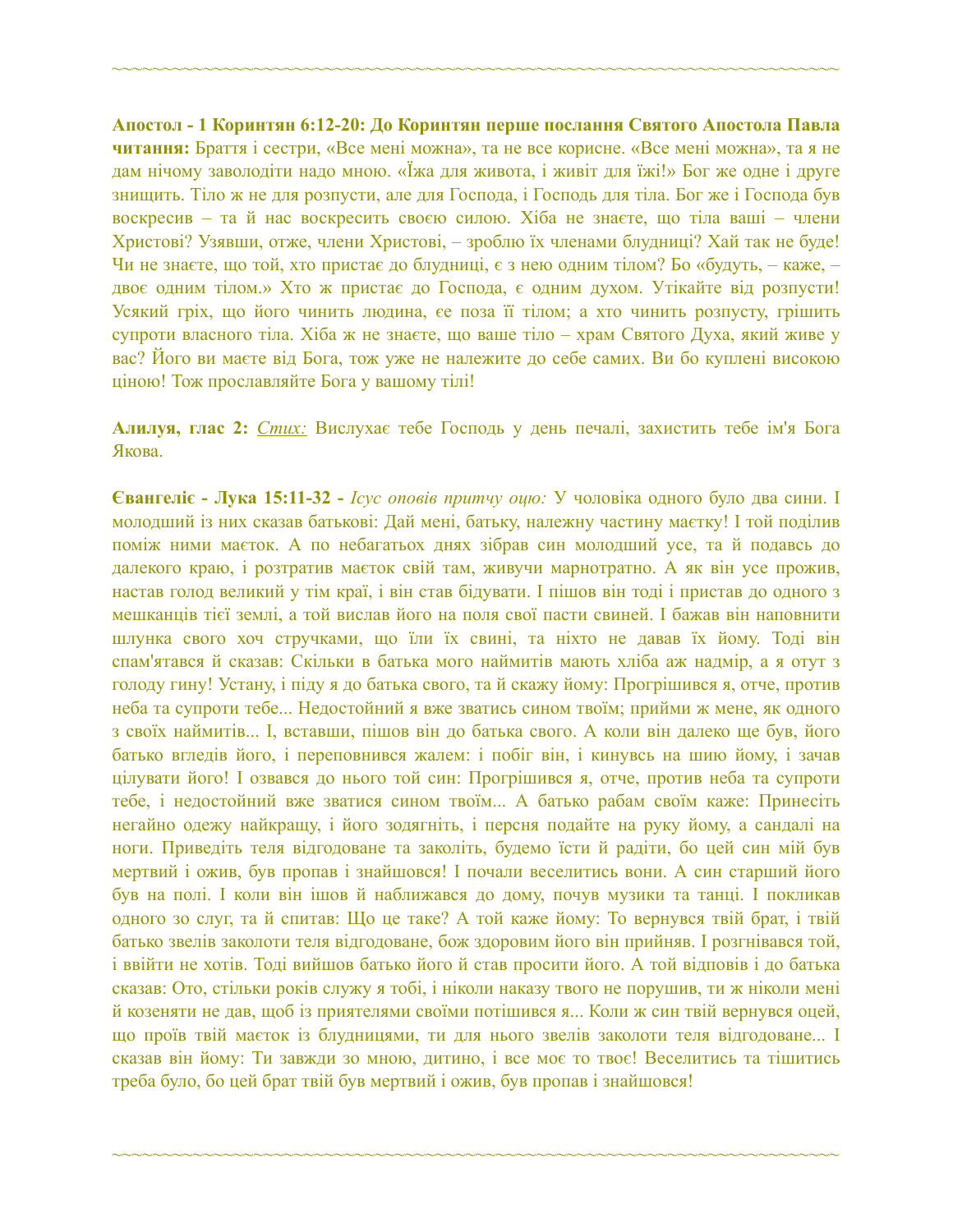**Причасний:** Хваліте Господа з небес,\* хваліте Його на висотах. Алилуя, алилуя, алилуя!

~~~~~~~~~~~~~~~~~~~~~~~~~~~~~~~~~~~~~~~~~~~~~~~~~~~~~~~~~~~~~~~~~~~~~~~~

**Молитва По Святім Причастю:** Таїнственно удостоївшись бути причасником Твого пречистого тіла і чесної крови, Христе Боже, оспівую і благословлю, поклоняюся, і славлю, і величаю спасіння Твої, Господи, нині і повсякчас, і на віки вічні. Амінь. *(більше Молитов По Святім Причастю на ст. 80-87 в маленькій книжечці "Божественна Літургія")*.

## ANNOUNCEMENTS

**HAPPY BIRTHDAY** to KATERYNA YAREMYN and all those who celebrated their birthdays this past week. May the Lord Our God continue to bless you abundantly and the Holy Mother of God protects you at all times. Многая Літа!

**NEXT SUNDAY - Feb. 16:** please join us for the Sacraments of Christian initiation (Baptism, Chrismation and Holy Eucharist) of ROBERT KNEZACEK.

**ANNUAL GENERAL MEETING:** Sunday, February 23 after Divine Liturgy.

**FAREWELL RECEPTION FOR BISHOP KEN:** Holy Eucharist Cathedral parish would like to invite you on **Saturday, February 29, 2020** to a farewell reception for Bishop Ken that will begin with Divine Liturgy at 11:00AM with reception to follow. Let us take this opportunity to celebrate Bishop Ken's new appointment as Bishop of the Holy Family of London Eparchy and most importantly his 12 years of dedicated service, enthusiastic leadership and prayerful ministry in the Eparchy of New Westminster.

 **CAMP ST. VOLODYMYR - Aug 16-23, Kelowna BC:** Start planning your summer holidays now! If you are between the ages of 7-15 this is a summer must do! Come join us to celebrate our 37th year of camp for children in our Eparchy! Registration for campers and counsellors will begin in April. Bus transportation available from New Westminster. If you are interested in volunteering please let us know. For more information contact Jennifer Caldwell @ 604.220.0584 or [jennsawka@hotmail.com](mailto:jennsawka@hotmail.com).

**PRAYER REQUEST:** Please keep in your prayers SYLVIA KELLY, CHARLOTTE KRAKOWSKI, RICHARD NEWBERRY and other members of our parish, our family and friends who are ailing, in hospitals, nursing homes and those who are not able to join actively in their community.

**ST. NICHOLAS BOOK STORE:** "Christ Our Pascha" Catechism of the Ukrainian Catholic Church/"Христос Наша Пасха" Катехизм Української Католицької Церкви - **\$25**; "Sing to Our God" hymn book - **\$15**; Молитовник "Прийдіте Поклонімся" - **\$10;** "The Rosary - The Prayer Rule of the Mother of God in the Ukrainian Catholic Church" - **\$10.**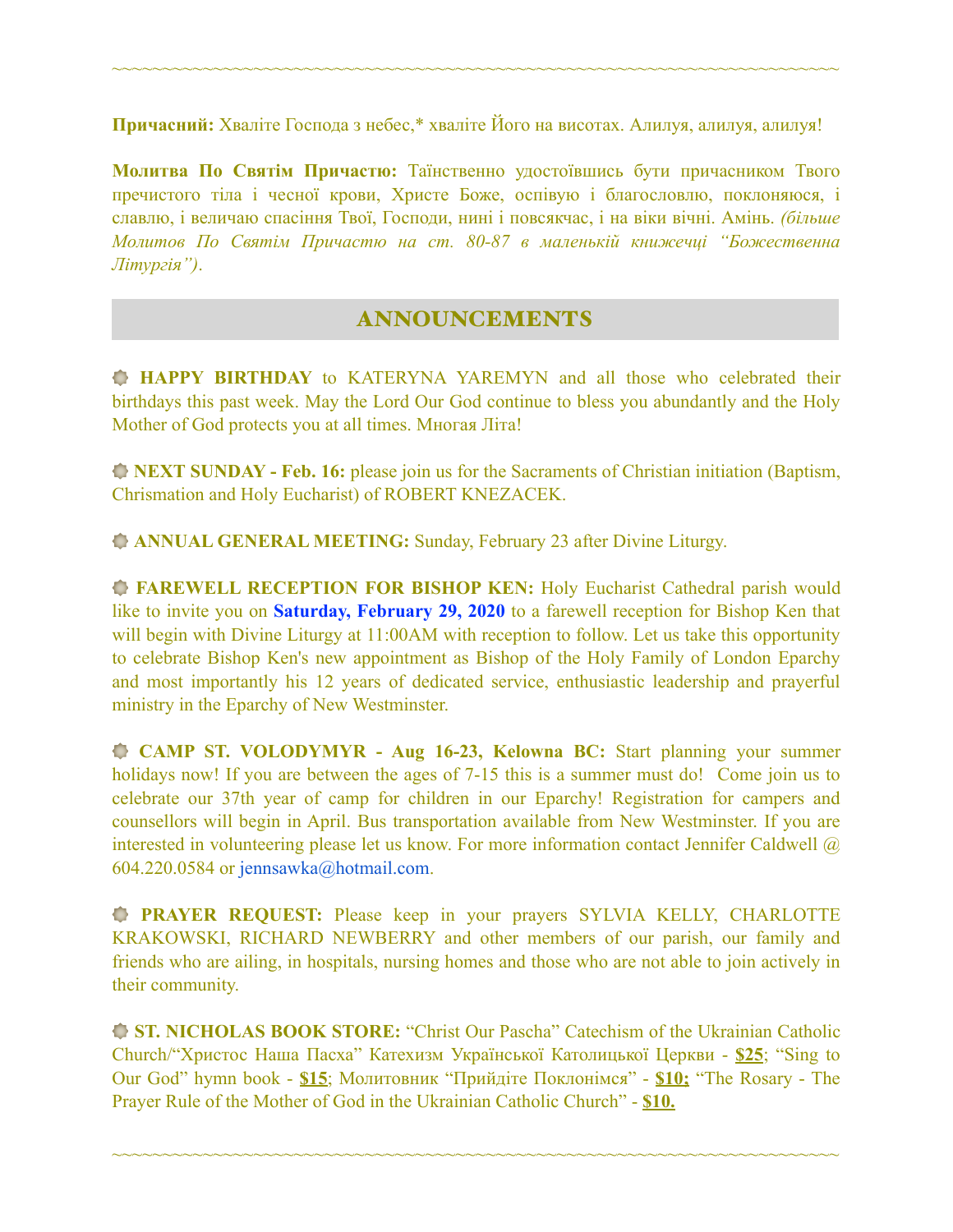**THRIFTY'S PRE-PAID FOOD CARDS -** We all have to buy groceries. Why not have 6% of it returned back to the church at no extra charge! Cards are available in \$100, \$200, and \$500 denominations. Talk to Alec after today's liturgy to pre-order your cards. We need to sell A LOT of them! We encourage you to consider purchasing them for yourselves as gifts too.

~~~~~~~~~~~~~~~~~~~~~~~~~~~~~~~~~~~~~~~~~~~~~~~~~~~~~~~~~~~~~~~~~~~~~~~~

**JOIN OUR CHOIR:** Do you enjoy singing? Please consider joining our St Nicholas Parish Choir and remember that we ALWAYS looking for new members! Contact Motria Koropecky for details at 250.658.3051.

**CATECHISM ANNOUNCEMENT:** "*And they were bringing to Him also the infants, in order that He may be touching them; but after the disciples saw it, they rebuked them. But Jesus called them to Himself and said, Let alone the little children to come to Me, and cease hindering them; for of such is the kingdom of God*." We are happy to welcome all children to our St. Nicholas The Wonderworker catechism program. Weekly classes are scheduled Sunday morning during Divine Liturgy. We want your children to learn more about their Catholic faith, sacred scripture, feast days, and religious practices and customs of the Ukrainian Catholic church. If you have any questions, please do not hesitate to contact Marian Chalifoux at 250.507.1005.

**BE A STEWARD:** Have you ever wondered what more can you do to help our parish? Here are some suggestions: **Steward** of property security; **Steward** of grounds cleaning; **Steward** of cleaning church; **Steward** of church linen; **Steward** of outreach; **Steward** of caring; **Steward** of prayer; **Steward** of service. Quite often, our homebound or senior members, once active in their younger years, want to find purpose in their senior years. It's not only about doing but about "BEING" present to others. Contact Fr. Yuriy **OR** Darlene DeMerchant for more information. You will be amazed how "BEING" can make a difference.

**PARISH LIBRARY:** please visit our parish library and browse through the books on spirituality, church history, iconography, history of the Ukrainians in Canada, children's books and more… The library is located in the church vestibule. Please use a library book sign out form when borrowing a book.

**SUNDAY COFFEE VOLUNTEERS** act as hosts and serve light refreshments following the Sunday morning Divine Liturgy, providing an opportunity for the faithful to socialize with friends and visitors following their shared worship experience. We thank all of our parishioners who kind volunteer to serve refreshments. Whether you are new to the Parish, or are a long-time members, please join us for coffee. Please speak with Robert if you would like to volunteer.

**WE SHARE THE AIR:** Please keep it healthy and fragrant free. Someone in this area is scent-sitive. The chemicals used in scented products can make some people sick, especially those with fragrance sensitivities, asthma, allergies and other respiratory ailments. PLEASE DO NOT \*wear perfume, cologne, lotion, aftershave and other fragrances; \*USE unscented personal care products. Be Sensitive to Others. Thank you for your understanding. *St. Nicholas parish.*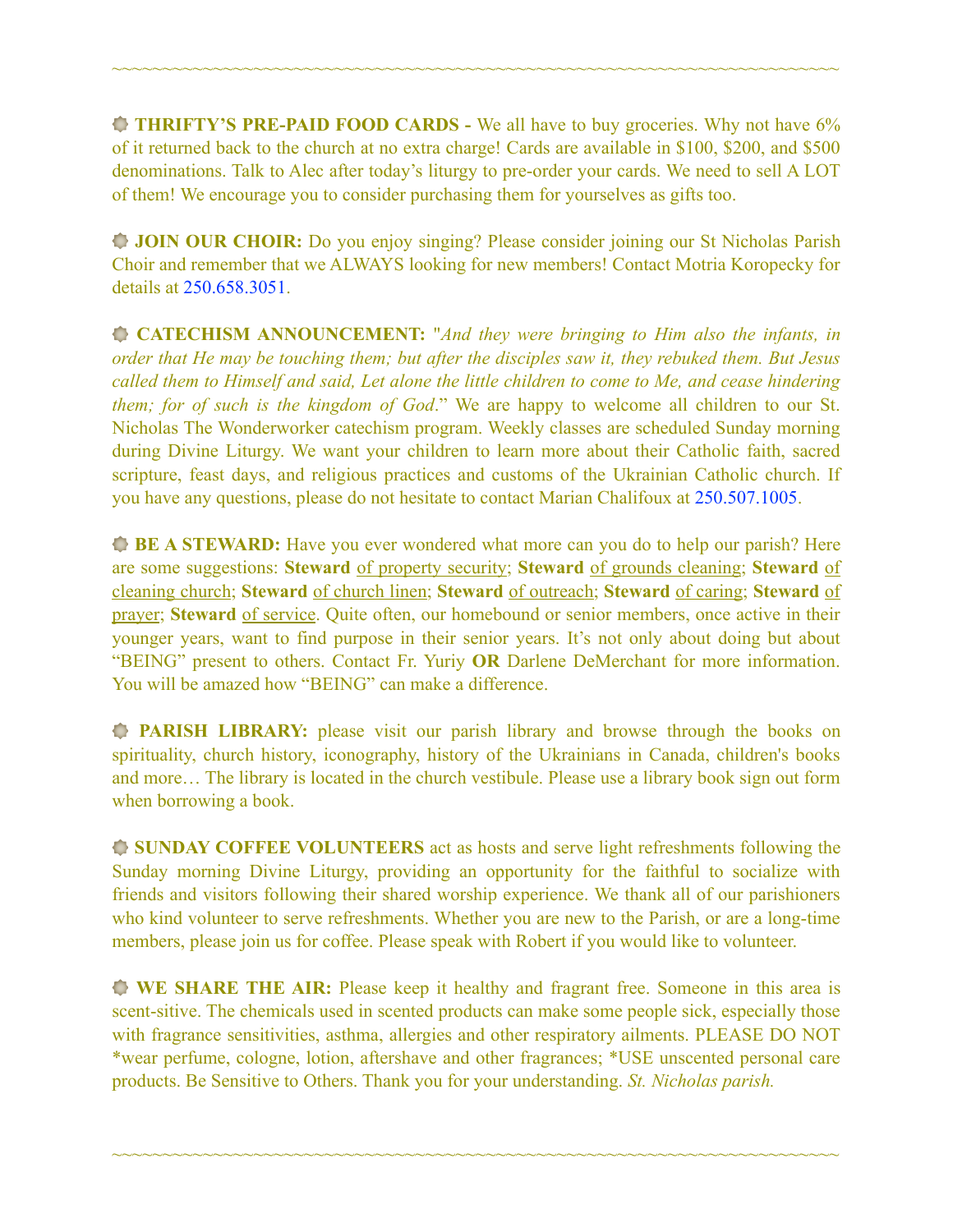**BEQUESTS & WILLS:** Leaving a bequeath is a process of giving a donation through your will. It is simply a distribution from your estate to a charitable organization through your last will and testament. It can be as small or as large a donation as you wish. It is important that you talk to your lawyer about the process. In your kindness please remember St Nicholas the Wonderworker Ukrainian Catholic Church in your bequeath and will. If anyone wishes to make such a bequeath in their will, the following clause may be included or added to a will: "I give, devise, and bequeath to **St Nicholas the Wonderworker Ukrainian Catholic Parish -** *1112 Caledonia Avenue, Victoria BC, V8T 1G1*, the sum of \$  $\degree$  (or  $\degree$  % of my estate), to be used for the benefit of the parish and it's pastoral activities."

~~~~~~~~~~~~~~~~~~~~~~~~~~~~~~~~~~~~~~~~~~~~~~~~~~~~~~~~~~~~~~~~~~~~~~~~

**FEBRUARY 2 DONATIONS** - Coffee: \$49.00; Vigil lights: \$26.30; Loose collection: \$65.00; Envelope collection: \$1,503.00; Candles: \$52.00; Pre-authorized donations Jan 27 to Feb 2: \$380.00**. TOTAL: \$2,075.30.** May God bless and reward you abundantly for your generosity!



**PLEASE DONATE ONLINE** to St. Nicholas Parish using this link: [www.canadahelps.org/en/dn/45460](http://www.canadahelps.org/en/dn/45460)

# CANADA'S BISHOPS CALL ASSISTED SUICIDE PLAN 'DEEPLY TROUBLING'

 As Canada's government works to expand the criteria for individuals seeking medically assisted suicide, the head of Canada's Catholic bishops has written to Prime Minister Justin Trudeau saying his government has failed to provide an impartial consideration of the matter.

 "Suffering and death are indeed terrifying and the instinct to flinch from pain is universal. But euthanasia and assisted suicide are not the answer," wrote Archbishop Richard Gagnon, president of the Canadian Conference of Catholic Bishops.

 "We strongly urge the Government of Canada, before proceeding further, to undertake a more extensive, thorough, impartial, and prolonged consultation on the question, in order to ensure all pertinent factors - social, medical, and moral - are carefully and thoroughly considered," he continued.

 The letter is in response to the Trudeau's government's efforts to extend the categories of individuals who are allowed to seek medical support to end their lives, following a ruling from the Superior Court of Quebec saying it is unconstitutional only to allow the practice to individuals who are already near death.

Gagnon, who is also the archbishop of Winnipeg, called the move "deeply troubling."